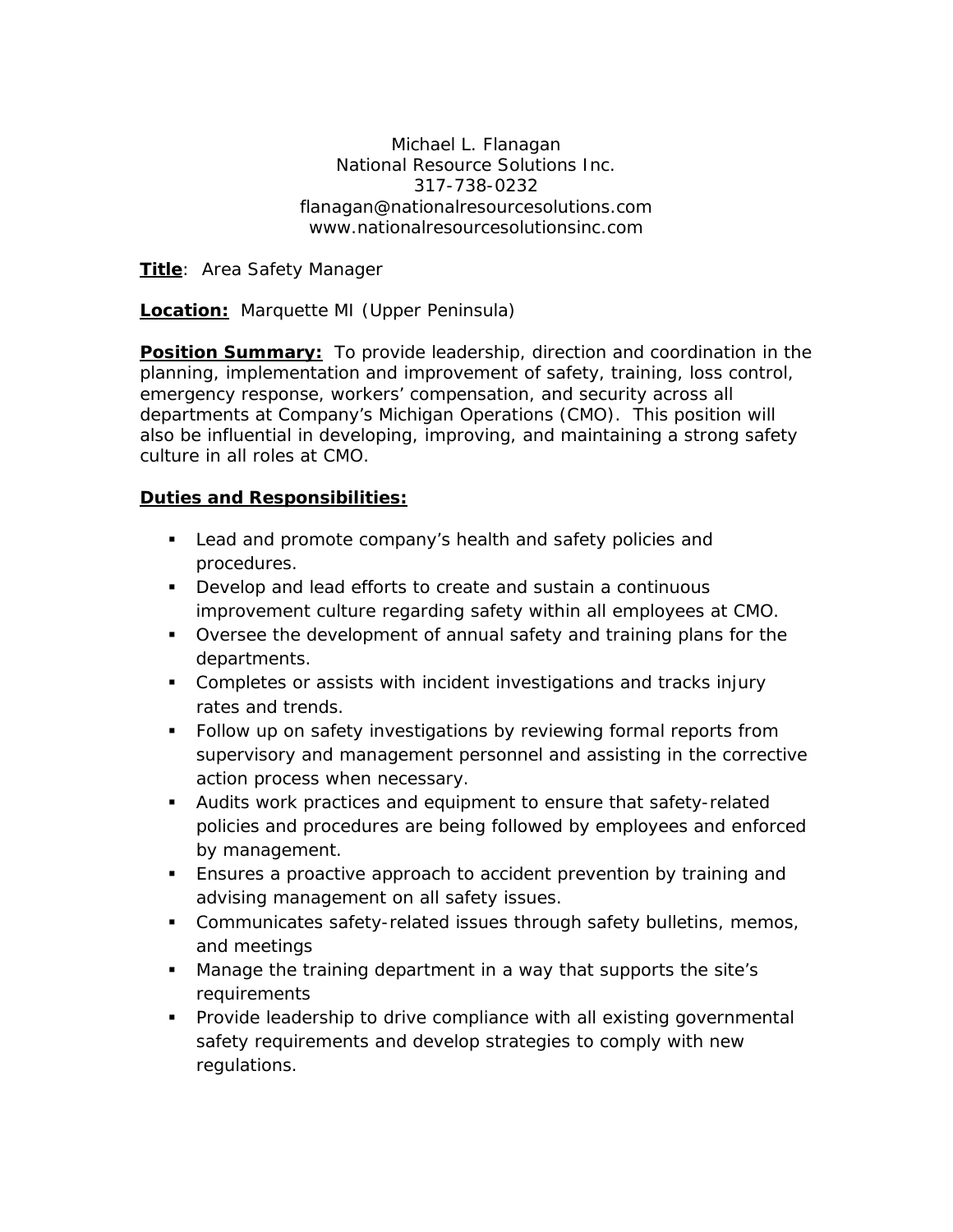- Interacts with others in ways that enhance understanding and respect, perceiving the needs of others, developing effective relationships and dealing effectively with conflict that may arise.
- **Direct, coordinate and motive department personnel to meet** established plans, budgets, and targets of performance for the Safety Department.
- Lead the development of all employees in the Safety Department, including members of the bargaining unit that report directly or indirectly to the Safety Department.
- Direct the administration of corporate, property and departmental policies, procedures and systems, and ensure compliance to the collective bargaining agreement.
- Adapt appropriately to change
- Complete normal tasks without prompting. Takes initiative to "do more than normally required."

# **Education and experience required:**

- **Bachelor's degree in safety, engineering, management, or other** closely related field. An advanced degree is preferred.
- 8-10 years management experience in a mining or mineral processing training department or the equivalent is desired; advanced training in safety and loss control systems preferred.
- **Experience in a union organized environment important.**
- **Demonstrate advanced problem solving, conflict resolution and** interpersonal communication skills with a wide range of internal and external stakeholders
- Demonstrate a high-level of social and emotional intelligence
- Be a self-starter and have the ability to work independently or in teams
- **Demonstrates a clear understanding of policies and procedures of** operation; complies with and applies policies and procedures appropriately.
- Keeps current with and effectively applies new work methods, skills and technologies to complete work.
- Proficient in Microsoft Word, Excel, PowerPoint, Access and Outlook
- **Effective communication skills both oral & written with superiors,** colleagues, and individuals inside and outside of the company.
- **Sound knowledge of safety and environmental regulations**
- **•** Demonstrated commitment to high professional ethical standards and a diverse workplace.
- **Demonstrates appropriate leadership styles in varying circumstances.**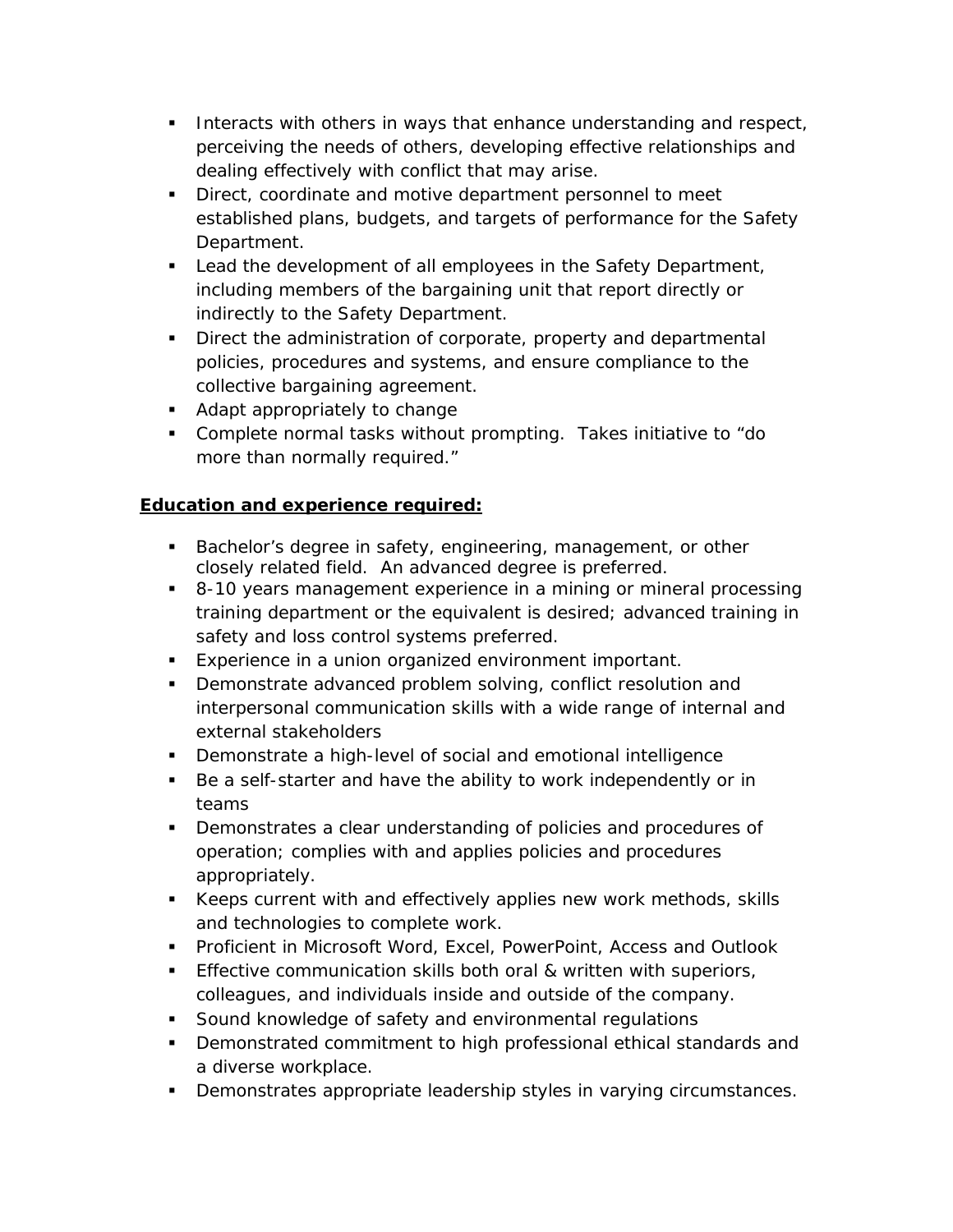- **Delivers results with integrity.**
- Takes appropriate risks, provides candid observations, and influences others.
- Works well with other departments to resolve conflicts and improve communication.

### **Essential Core Business Skills Required:**

- **Job Knowledge-** Demonstrates a clear understanding of policies and procedures of operation; complies with and applies policies and procedures appropriately. Keeps current with and effectively applies new work methods, skills and technologies to complete work. Assesses situation accurately and determines appropriate action.
- **Business Acumen-** Makes decisions with a clear understanding of how these decisions affect efficiency, effectiveness and ultimately financial results or how they are tied to the organization's goals and objectives.
- **Continuous Improvement Skill Set-** Focuses on processes contributing to positive outcomes. Looks for ways to streamline work processes, reduce rework, eliminates redundancies. Motivates others to translate ideas into actions. Champions incremental improvements in work processes and results.

### **Working with People**

- **Integrity** Is known for honesty with team and management. Follows through answering questions and requests. Does not dodge or ignore issues. Acts on outstanding and poor performance. Does not "walk by" uncomfortable situations.
- **Trust, Respect, and Open Communications** Treats fellow employees and subordinates with respect; willing to actively listen to others. Follows through on your promises, or explains when cannot do so. Does not ignore problems, is clear in expectations. Seeks honest input subordinates, allows decision making authority whenever possible, and explains to others the basis for decisions affecting them.
- **Recognize and Reward Achievement** Publicly recognizes the effort put forth by team members during regular crew/department meetings. Provides training and developmental assignments for team. Completes Balanced Scorecards reviews in a timely and meaningful manner. Submits promotion materials as appropriate for direct reports. Recognizes extra effort put forth by individuals both informally and by letters to employee(s).
- **Teamwork** Ensures Leader Standard work practices in work area are well understood and direct reports work together to carry the specific tasks out. Participates on BI teams as a leader or team member.